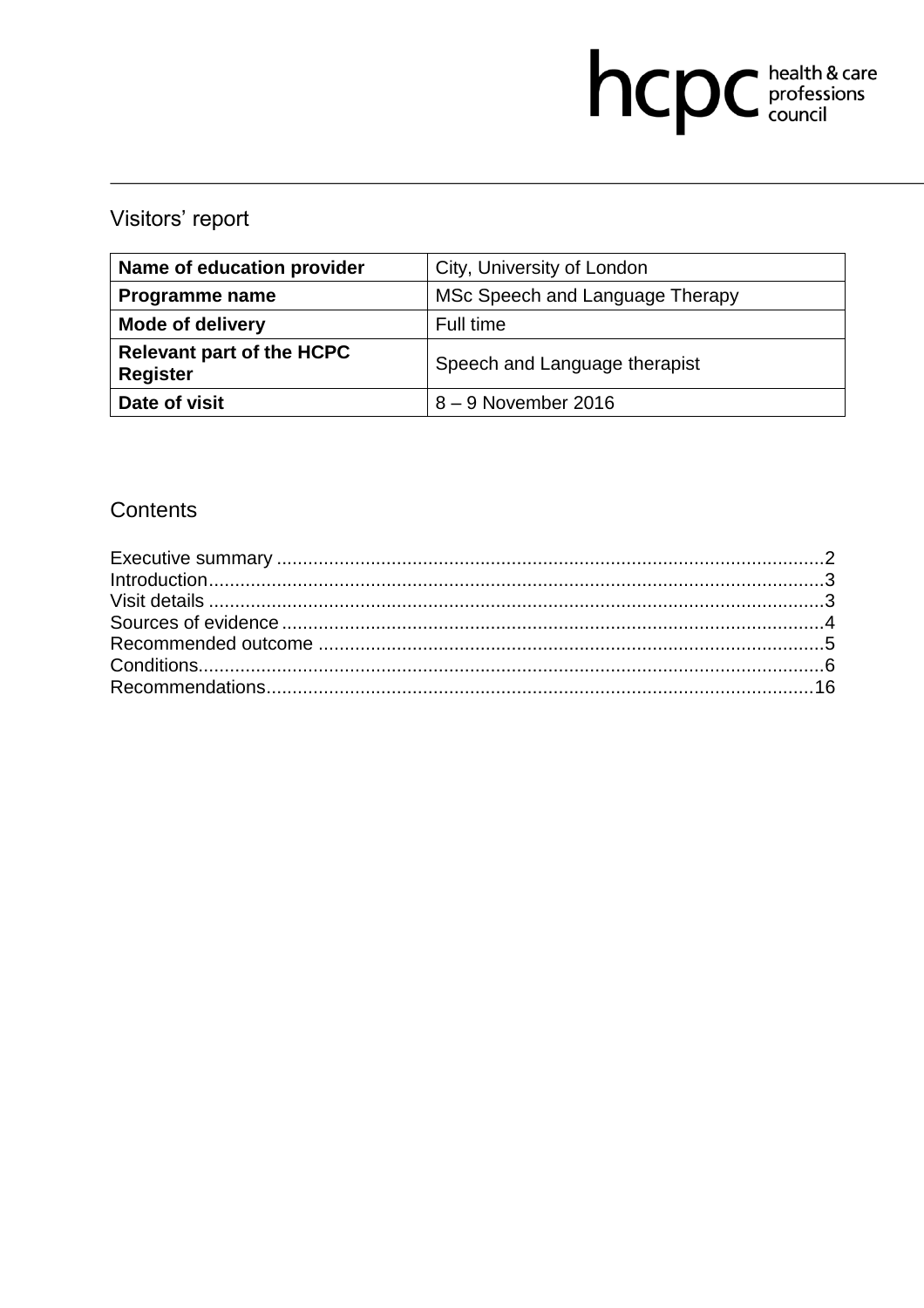#### Executive summary

The Health and Care Professions Council (HCPC) approve educational programmes in the UK which health and care professionals must complete before they can apply to be registered with us. We are a statutory regulator and our main aim is to protect the public. We currently regulate 16 professions. All of these professions have at least one professional title which is protected by law. This means that anyone using the title 'speech and language therapist' must be registered with us. The HCPC keep a register of health and care professionals who meet our standards for their training, professional skills, behaviour and health.

The visitors' report which follows outlines the recommended outcome made by the visitors on the ongoing approval of the programme. This recommended outcome was accepted by the Education and Training Committee (Committee) on 22 March 2017. At the Committee meeting on 22 March 2017, the ongoing approval of the programme was re-confirmed. This means that the education provider has met the conditions outlined in this report and that the programme meets our standards of education and training (SETs) and ensures that those who complete it meet our standards of proficiency (SOPs) for their part of the Register. The programme is now granted open ended approval, subject to satisfactory monitoring.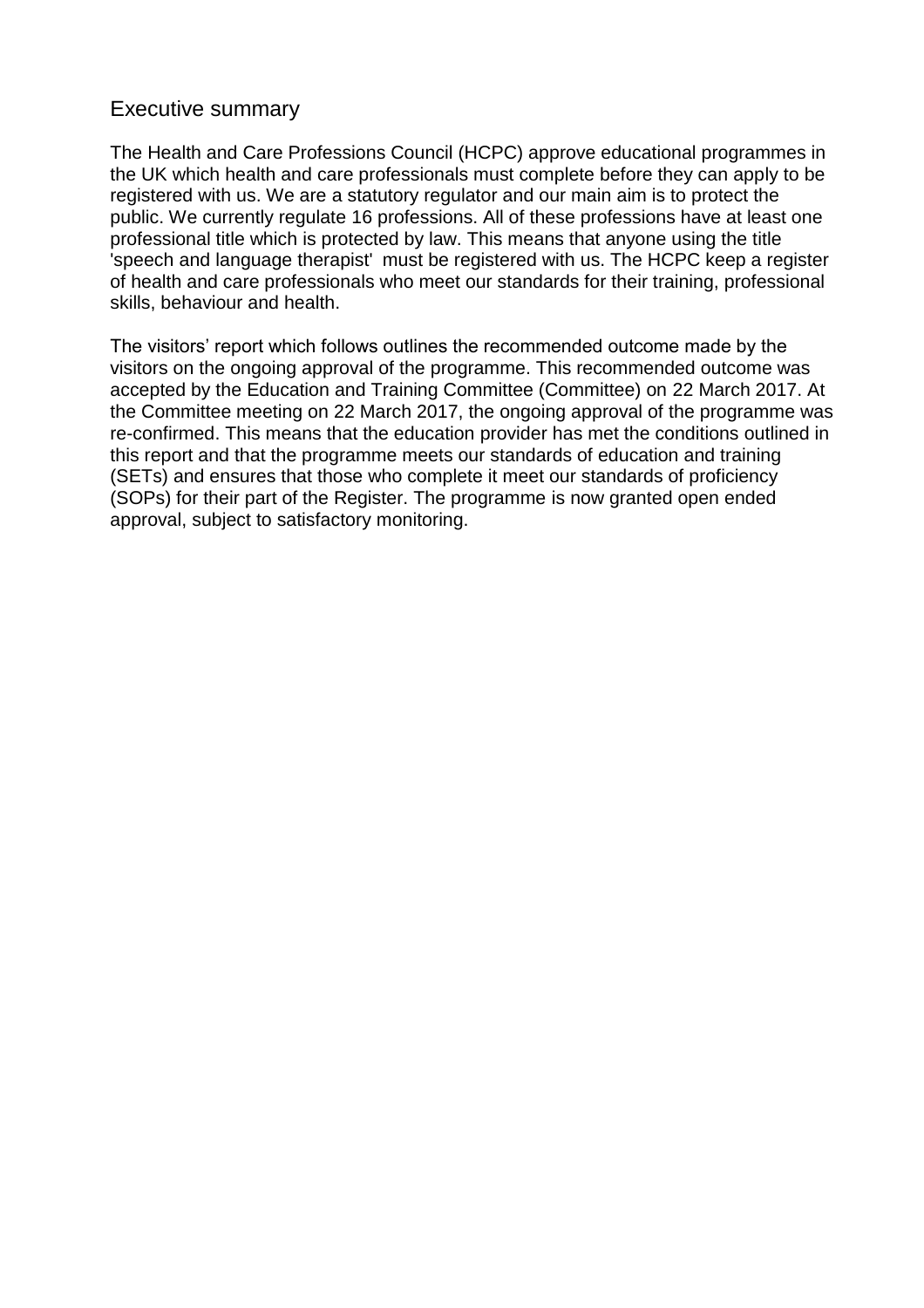### **Introduction**

The HCPC visited the programme at the education provider to consider major changes proposed to the programme. The major change affected the following standards programme admissions, programme management and resources, curriculum, practice placements and assessment. The programme was already approved by the HCPC and this visit assessed whether the programme continued to meet the standards of education and training (SETs) and continued to ensure that those who complete the programme meet the standards of proficiency (SOPs) for their part of the Register.

This visit was part of a joint event. The education provider reviewed the programme and the professional body considered their accreditation of the programme. The visit also considered the following programmes: BSc (Hons) Speech and Language Therapy, MSLT Speech and Language Therapy and PG Dip Speech and Language Therapy. The education provider, the professional body and the HCPC formed a joint panel, with an independent chair and secretary, supplied by the education provider. Whilst the joint panel participated in collaborative scrutiny of all the programmes and dialogue throughout the visit; this report covers the HCPC's recommendations on this programme only. Separate reports exist for the other programmes. As an independent regulatory body, the HCPC's recommended outcome is independent and impartial and based solely on the HCPC's standards. Separate reports, produced by the education provider and the professional body, outline their decisions on the programmes' status.

| Name and role of HCPC visitors                             | Lorna Povey (Speech and Language<br>therapist)                  |  |  |
|------------------------------------------------------------|-----------------------------------------------------------------|--|--|
|                                                            | Catherine Mackenzie (Speech and Language<br>therapist)          |  |  |
|                                                            | Clare Bates (Lay visitor)                                       |  |  |
| HCPC executive officer (in attendance)                     | Tamara Wasylec                                                  |  |  |
| <b>HCPC</b> observer                                       | <b>Benjamin Potter</b>                                          |  |  |
| Proposed student numbers                                   | 80 per cohort, 1 cohort per year                                |  |  |
| First approved intake                                      | September 2002                                                  |  |  |
| Effective date that programme approval<br>reconfirmed from | September 2017                                                  |  |  |
| Chair                                                      | Laurence Solkin (City, University of London)                    |  |  |
| Secretary                                                  | Katy Beavers (City, University of London)                       |  |  |
| Members of the joint panel                                 | Adam Brown (Royal College of Speech and<br>Language Therapists) |  |  |
|                                                            | Judy Clegg (Internal panel member)                              |  |  |
|                                                            | Judith Sunderland (Internal panel member)                       |  |  |
|                                                            | Zain Ismail (Internal panel member)                             |  |  |
|                                                            | Susan Barnes (Internal panel member)                            |  |  |

## Visit details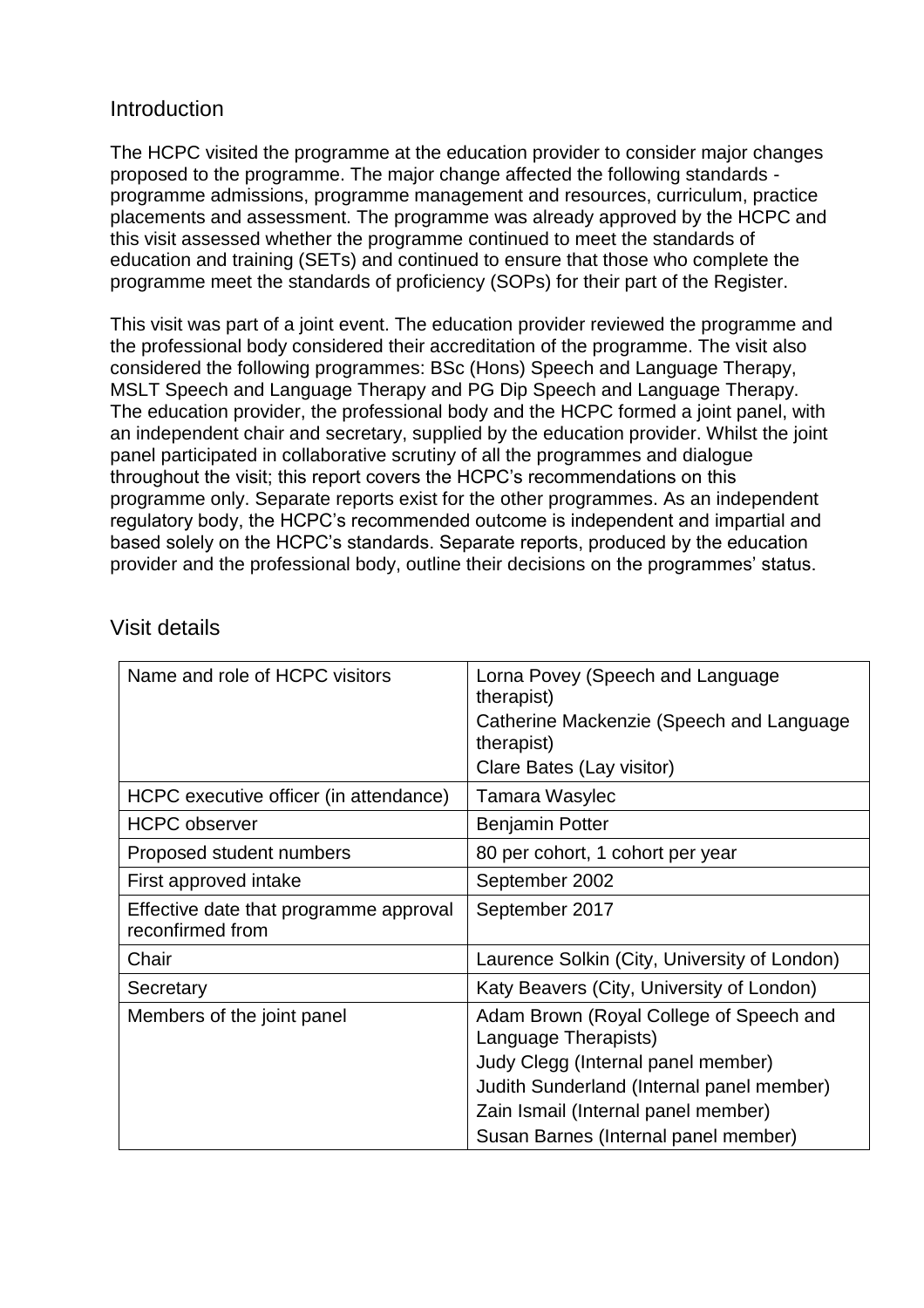## Sources of evidence

Prior to the visit the HCPC reviewed the documentation detailed below, sent by the education provider:

|                                                                                       | Yes | No. | N/A |
|---------------------------------------------------------------------------------------|-----|-----|-----|
| Programme specification                                                               |     |     |     |
| Descriptions of the modules                                                           |     |     |     |
| Mapping document providing evidence of how the<br>education provider has met the SETs |     |     |     |
| Mapping document providing evidence of how the<br>education provider has met the SOPs |     |     |     |
| Practice placement handbook                                                           |     |     |     |
| Student handbook                                                                      |     |     |     |
| Curriculum vitae for relevant staff                                                   |     |     |     |
| External examiners' reports from the last two years                                   |     |     |     |

During the visit the HCPC saw the following groups or facilities:

|                                                                                                  | Yes | No. | N/A |
|--------------------------------------------------------------------------------------------------|-----|-----|-----|
| Senior managers of the education provider with<br>responsibility for resources for the programme |     |     |     |
| Programme team                                                                                   |     |     |     |
| Placements providers and educators / mentors                                                     |     |     |     |
| <b>Students</b>                                                                                  |     |     |     |
| Service users and carers                                                                         |     |     |     |
| Learning resources                                                                               |     |     |     |
| Specialist teaching accommodation<br>(eg specialist laboratories and teaching rooms)             |     |     |     |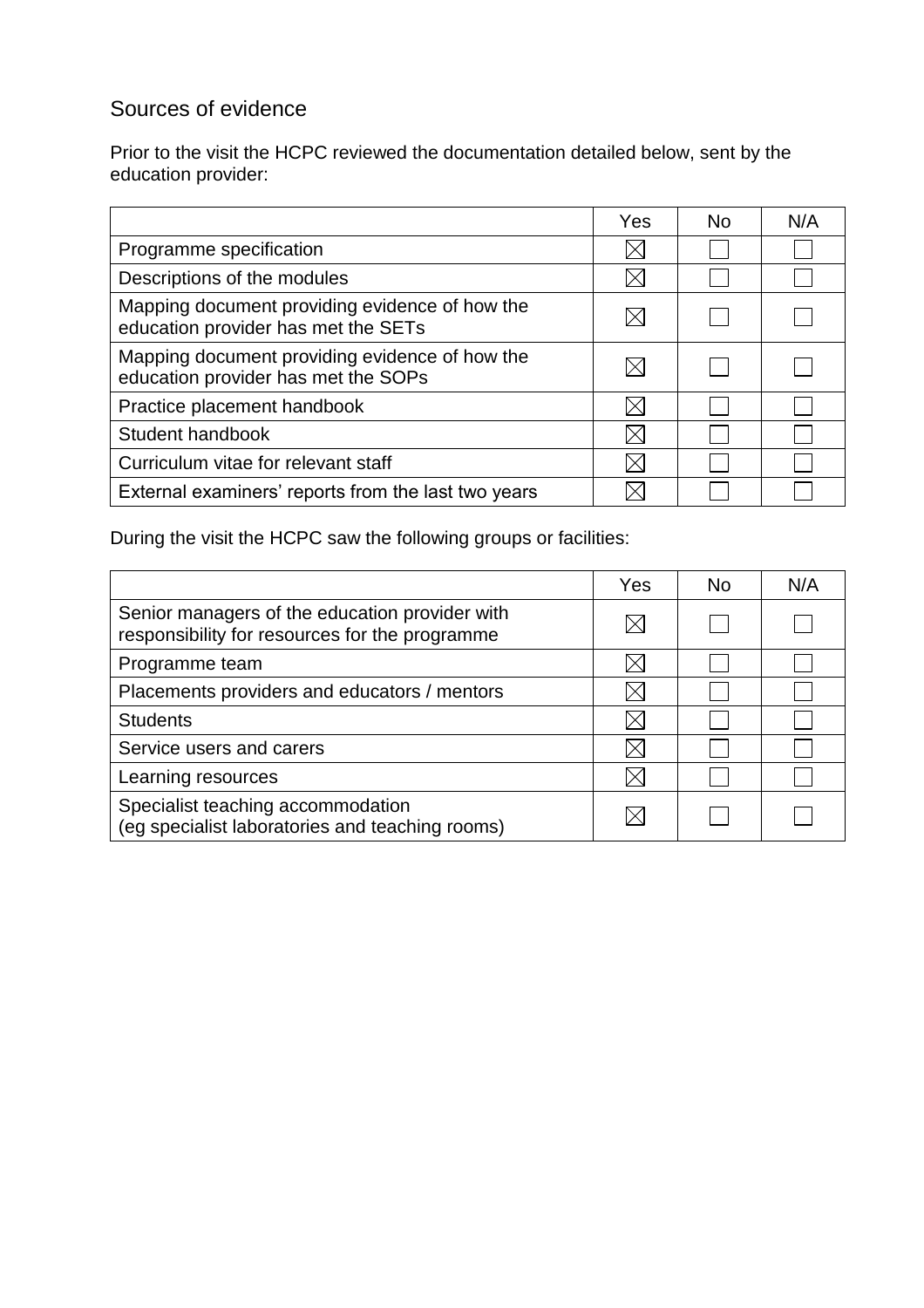#### Recommended outcome

To recommend a programme for approval, the visitors must be satisfied that the programme meets all of the standards of education and training (SETs) and that those who complete the programme meet our standards of proficiency (SOPs) for the relevant part of the Register.

The visitors agreed to recommend to the Education and Training Committee that a number of conditions are set on the programme, all of which must be met before the programme can be approved.

The visitors agreed that 42 of the SETs have been met and that conditions should be set on the remaining 16 SETs.

Conditions are requirements that the education provider must meet before the programme can be approved. Conditions are set when certain standards of education and training have not been met or there is insufficient evidence of the standard being met.

The visitors have also made two recommendations for the programme.

Recommendations are observations on the programme or education provider which do not need to be met before the programme can be approved. Recommendations are made to encourage further enhancements to the programme, normally when it is felt that the particular standard of education and training has been met at, or just above the threshold level.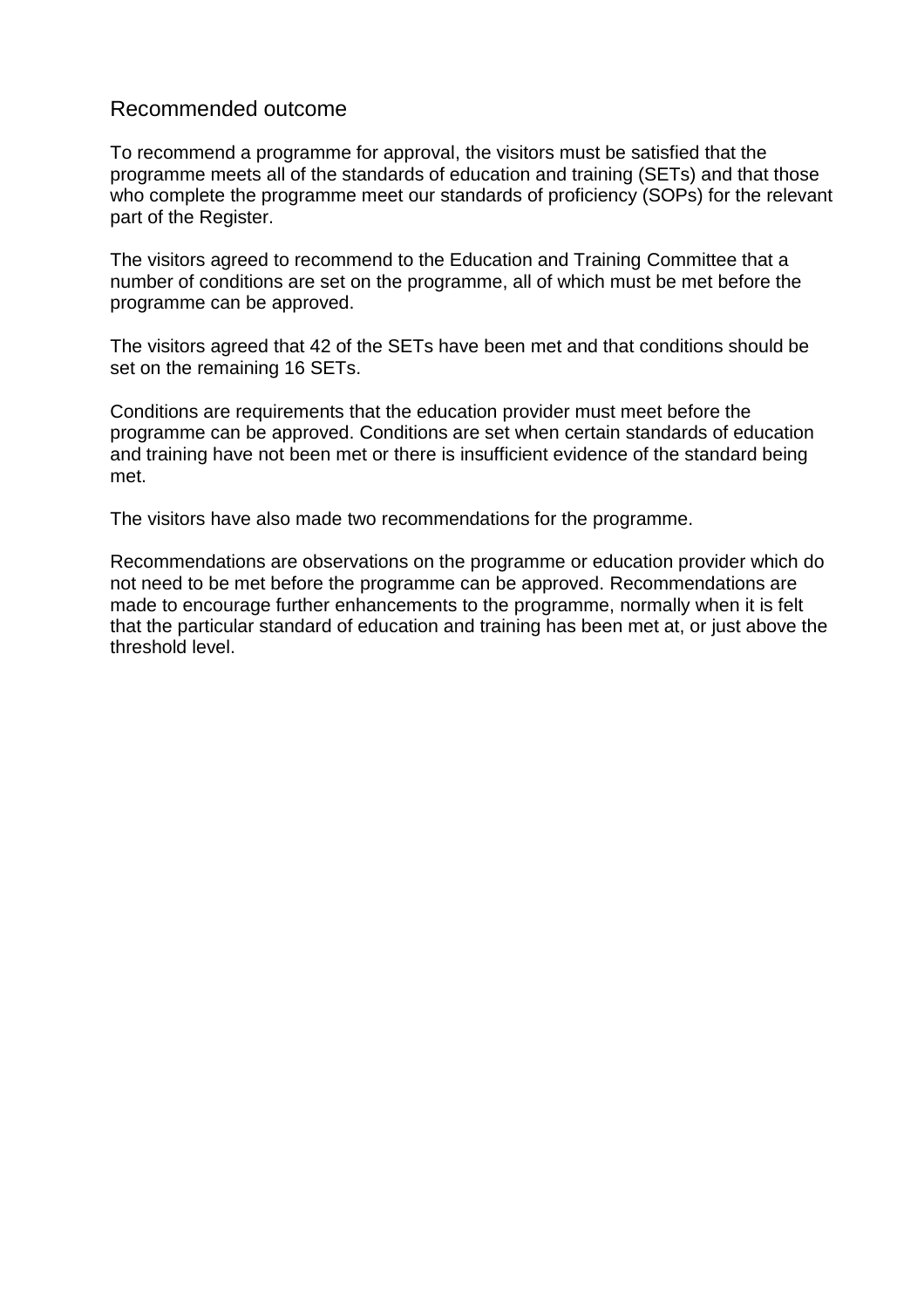## **Conditions**

#### **2.2 The admissions procedures must apply selection and entry criteria, including evidence of a good command of reading, writing and spoken English.**

**Condition:** The education provider must provide further evidence of the criteria that is used to assess applicants' command of English and how applicants are made aware of the criteria.

**Reason:** In reviewing the documentation submitted prior to the visit the visitors could not determine what criteria the programme team use to assess applicants' command of reading, writing and spoken English. In discussions with the programme team it was highlighted that each applicant is subject to interview and that this is how verbal communication skills are assessed. The visitors were also informed that each member of their interview panel were expected to mark an applicant on their communication skills. However the visitors were unable, from the evidence provided, to determine what criteria are being used to assess candidates, how the criteria is being applied consistently and how applicants were informed of these criteria prior to the interview. The visitors therefore require additional evidence to demonstrate how the communication skills of applicants are assessed, what criteria is used and how applicants are informed about the admissions procedures.

#### **3.1 The programme must have a secure place in the education provider's business plan.**

**Condition** The education provider must provide further evidence of the commitment that has been made to ensure the programme has a secure place in the education providers' business plan.

**Reason:** In review of the programme documentation the visitors noted in the Response to UPAC (stage 1) Conditions – Speech and language therapy, page 4 that 'a conservative estimate of 10 students was proposed' for the MSLT student intake. In discussion with the programme team and senior team it was clear that this programme as well as the MSLT, MSc and PGDip programmes were considered together when decisions regarding resourcing are made. As such the visitors predicated their decisions about the resourcing of the programme, such as availability of physical resources or access to programme team members, on that number of students. However, in further discussions at the visit it was clarified that the figures in the documentation were not absolute figures and there may be variability between the programmes depending on recruitment numbers and how students progressed and achieved on the BSc (Hons) Speech and Language Therapy programme. As such, if all 70 BSc (Hons) students achieved a 2.1 level at the end of Year 2 then the cohort number could potentially be 70 for the MSLT and not just 10 students. Due to the variability in the information available the visitors could not identify what the maximum number of students studying on these programmes may be and as such could not accurately evaluate the resourcing of this programme. The visitors were therefore also unable to evaluate the commitment that was made to these programmes by the education provider in their business plan. The visitors therefore require further information about the maximum cohort numbers for this programme and number of cohorts per year. They also require further, documented, evidence in order to identify how the programmes have a secure place in the education provider's business plan considering the clarified cohort numbers.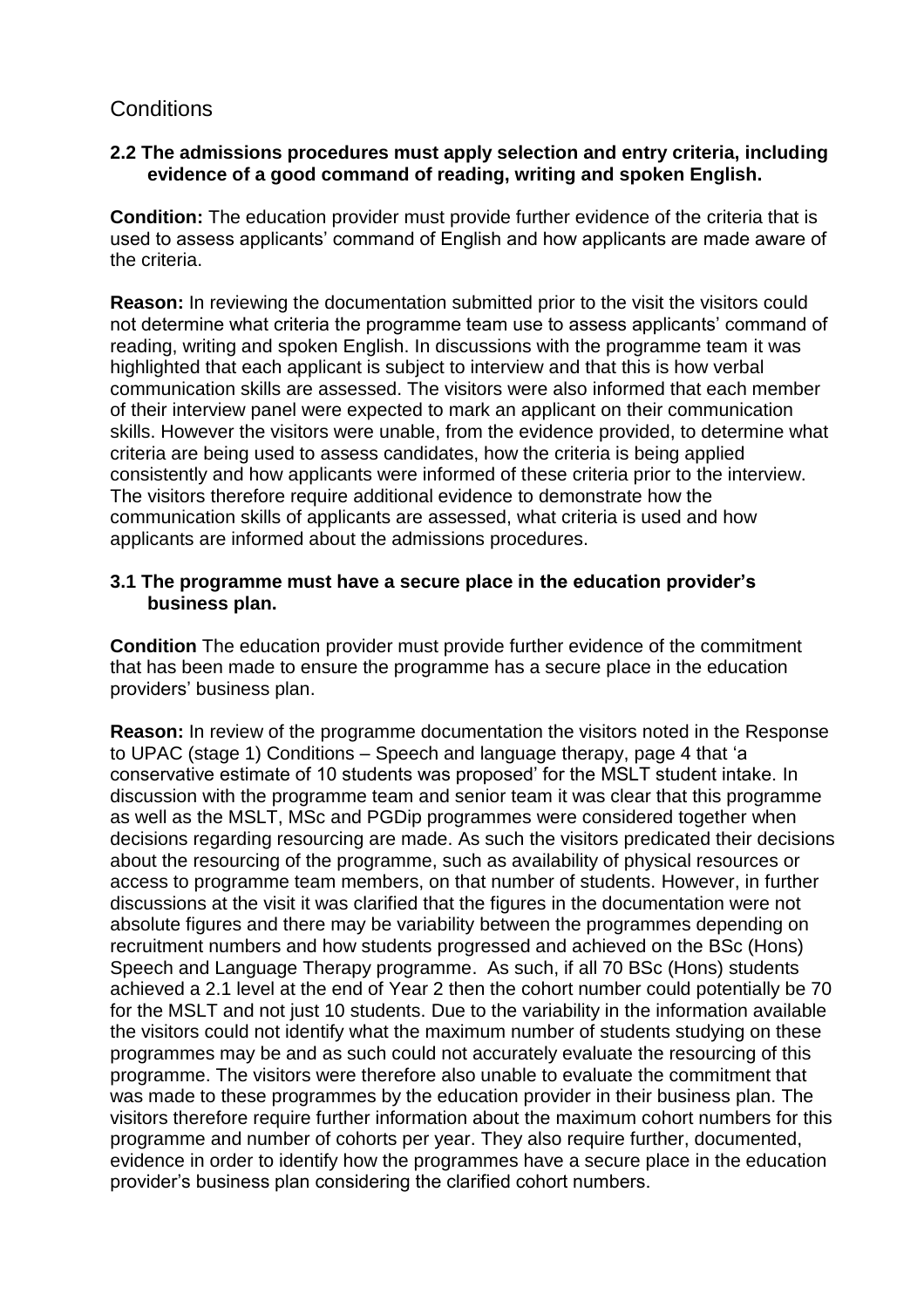#### **3.6 Subject areas must be taught by staff with relevant specialist expertise and knowledge.**

**Condition** The education provider must provide further evidence detailing the role of PhD students in project supervision and the marking of students' project work.

**Reason:** From a review of the programme documentation the visitors noted that PhD students at the education provider may have a role in supervising students' project work. In discussion with the programme team it was clarified that PhD students may be involved in the supervision of student project work and that they would be involved in the marking of this work. However the visitors were unclear, from the evidence provided, what the extent of the role a PhD student may have in supervising and marking students' project work. As such they were unclear as to how the education provider will ensure that the PhD students have the relevant specialist expertise and knowledge for the role that they are being asked to undertake. The visitors therefore require additional evidence that clearly describes the role of the PhD students with regards to the programme and how the programme team ensure that PhD students have the relevant specialist expertise and knowledge to undertake the role.

#### **3.14 Where students participate as service users in practical and clinical teaching, appropriate protocols must be used to obtain their consent.**

**Condition** The programme team must provide evidence of the protocols in place to obtain informed consent from students where they participate as service users and for managing situations when students decline from participating in practical sessions.

**Reason:** From a review of the documentation the visitor's noted that there exists a pro forma that is used to gain consent of students when they participate as a service user in practical or clinical teaching. However, in discussion with the students the visitors were made aware that none of the students had seen the consent form before and that it had not been used to obtain their consent. The programme team confirmed that the consent form had not yet been circulated and had not yet been used to obtain any students' consent, instead verbal consent had been sought from students. As such the visitors could not determine, from the evidence provided, how the consent form would be used by the programme team, when students would be expected to complete the form and what would happen if a student declined to consent. Therefore the visitors require additional evidence to demonstrate that there are appropriate protocols in place to obtain student consent where they participate as service users in practical and clinical teaching. They also require further evidence as to when these protocols will be implemented, how often they will be renewed and how the team would deal with any student who may decline to give their consent to participate as a service user.

#### **3.15 Throughout the course of the programme, the education provider must have identified where attendance is mandatory and must have associated monitoring mechanisms in place.**

**Condition** The education provider is required to provide further evidence of the attendance requirements for students on this programme and how students are made aware of the expected attendance and associated monitoring mechanisms.

**Reason:** From a review of the documentation the visitors noted that in the programme handbooks, 'Attendance at all aspects of professional studies modules, lectures, tutorials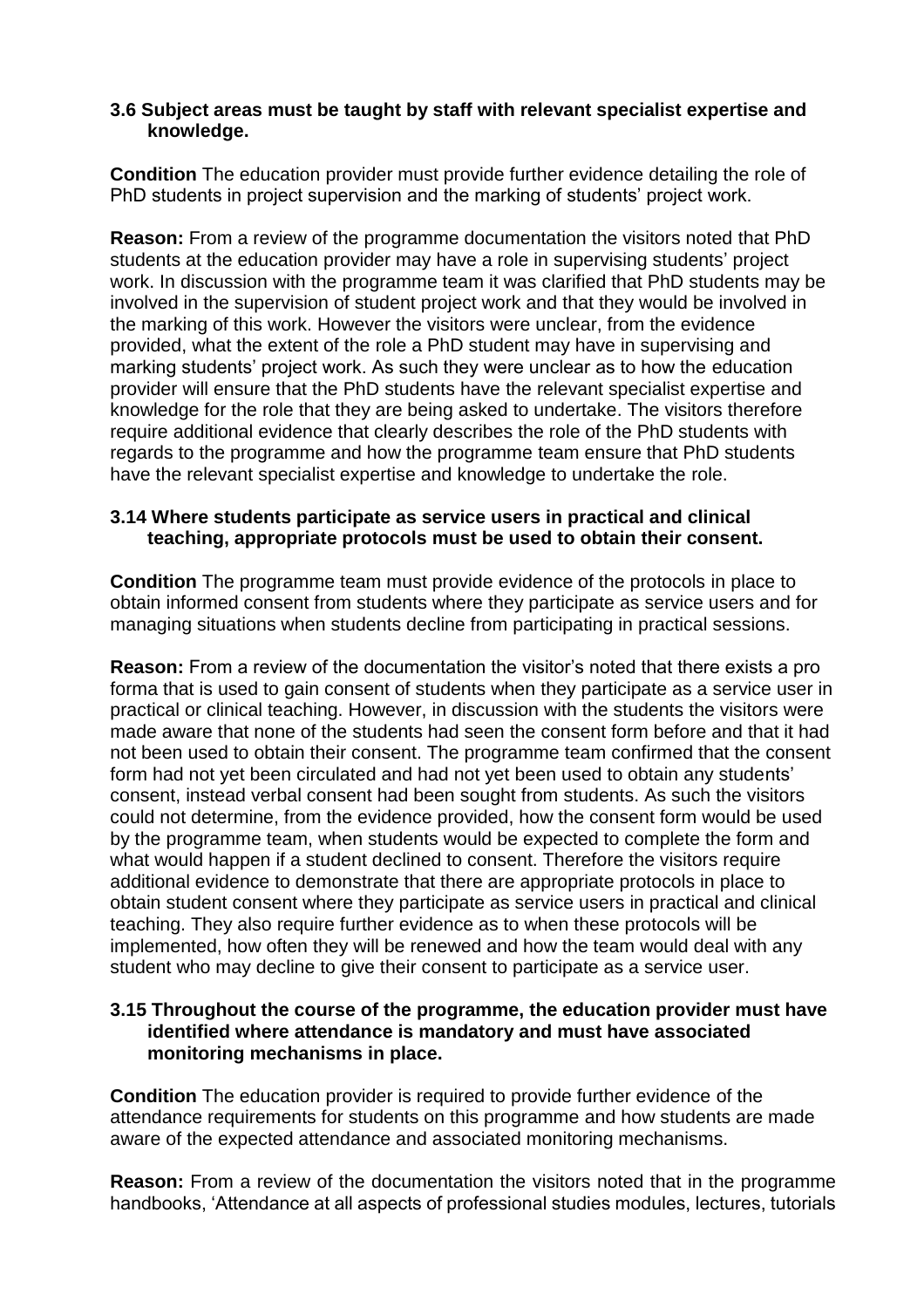and placements is compulsory'. As stated in the programme handbooks attendance at clinical placements is mandatory for students. However, in discussions with the students it became clear that the students perceived that attendance at professional studies modules, lectures and tutorial counted towards their practice placement hours. As such attendance at all of these elements mean they attend over and above the required number of clinical placement hours and accumulate a surplus of hours. Because of this surplus students felt that while the placement aspects of the programme are mandatory, they could miss some practical sessions or placements as they would make up the hours elsewhere in the programme. In the programme team meeting it was clarified that this was not the case and that all practice placement elements of the programme are mandatory. Because of the discrepancies regarding clinical placements, the visitors were unable to determine which aspects of placement are mandatory and how students starting the programme would be informed of this attendance policy, how it would be enforced and what, if any, repercussions there may be for students who fail to attend. Therefore the visitors require further evidence of the attendance policy, which parts of the programme are mandatory and how this is communicated to students. They also require further evidence to demonstrate how students are made aware of what effect contravening this policy may have on their ability to progress through the programme.

#### **4.4 The curriculum must remain relevant to current practice.**

**Condition** The education provider must review the relevant module specifications and programme documentation to include appropriate references to when students will be learning about conditions which are prevalent in older people as well as children.

**Reason:** The visitors noted that in the documentation provided, specifically the module specifications for modules SL1013 and SLM103 on the BSc programme, there is reference made to 'lifespan studies'. Each student is required to attend a 'Nursery setting for three full days (nursery opening hours) and to attend a residential care setting or older people's community group for three days during the Autumn Term'. However upon reviewing the details of the module specifications, the visitors could not find any reference to older people studies within those modules. The visitors heard from the programme team, that students undertake older people studies and placements with older people. However it was unclear, from the evidence provided, at what point in the programme students undertake the older people studies and placements with this client group so the visitors could not establish when they took place. Therefore the visitors require further evidence which illustrates that older people studies are featured in the curriculum, where this features and when students will be expected to undertake the relevant placement experience with older people.

#### **5.2 The number, duration and range of practice placements must be appropriate to support the delivery of the programme and the achievement of the learning outcomes.**

**Condition** The education provider is required to provide further evidence of the range of placements a student will need to complete as part of this programme.

**Reason:** In reading the documentation provided prior to the approval visit the visitors were made aware of what information would be provided to students regarding any required placements that are a compulsory part of this programme. For instance, on page 599 of Part C of the documentation it states that during the first term of year 1 of the programme students attend a 'lifespan placement; either nursery or with older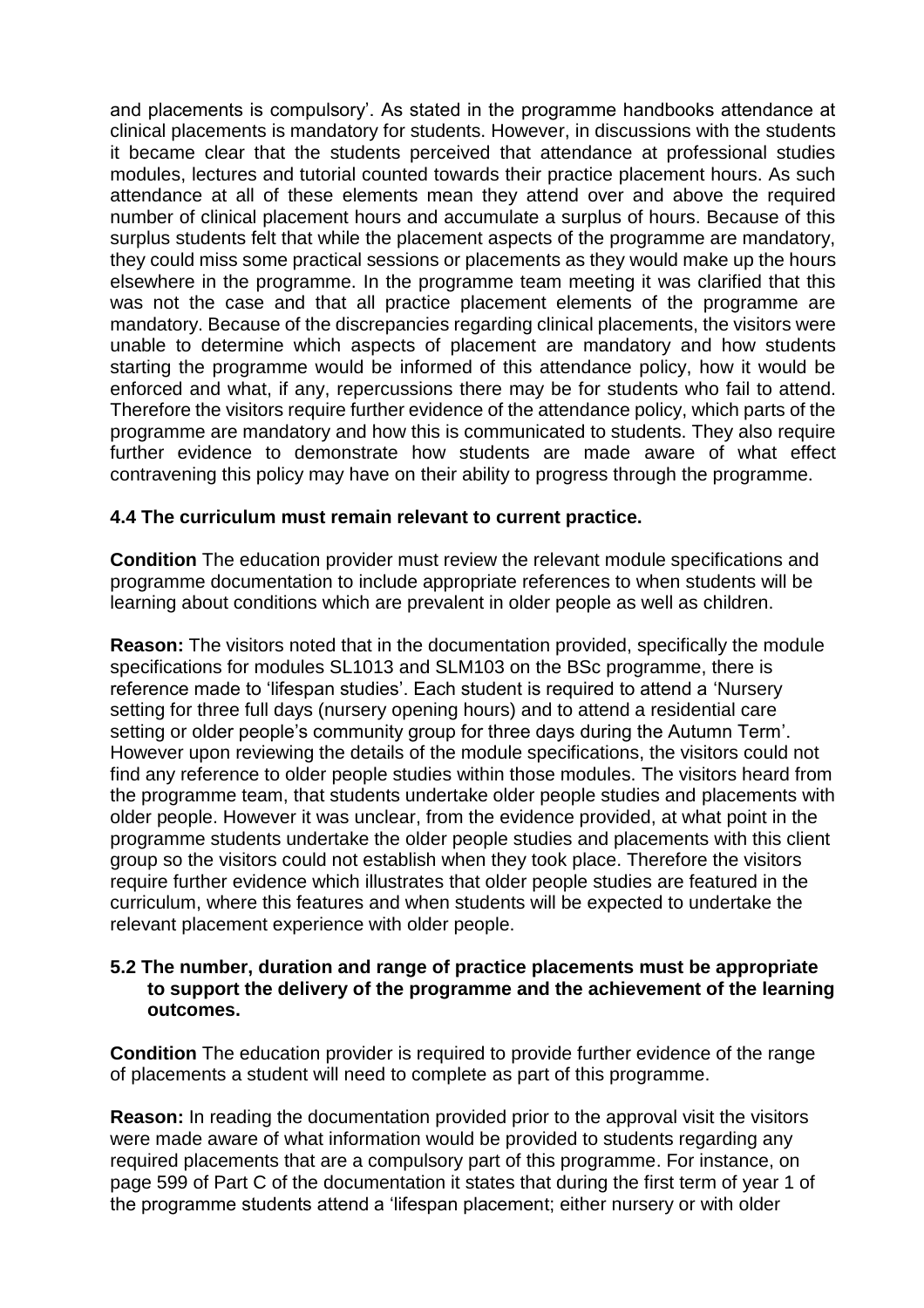people'. However, while students could choose their placement at this point in the programme the visitors heard from the programme team that all students would be required to undertake a placement with older people as well as one with children. As such the visitors were unclear as to how the team will communicate and ensure that all students will complete a mandatory placement with both children and older people. Therefore the programme team will need to provide further evidence as to what information will be provided to students to ensure that they know that they will have to undertake two placements with different service user groups. This evidence should also indicate as to how the programme team will then ensure that all students will be undertaking the relevant mandatory experience to enable them to complete the programme.

#### **5.2 The number, duration and range of practice placements must be appropriate to support the delivery of the programme and the achievement of the learning outcomes.**

**Condition** The education provider is required to provide further evidence of the number and duration of practice placements a student will need to complete as part of this programme.

**Reason:** In reading the documentation provided prior to the approval visit the visitors were made aware of what information would be provided to students regarding the number of placement hours that they would need to complete as part of this programme. The noted that in document C p496 that students would undertake '25 days supervised by SLT or in areas associated with SLT' and that this includes clinical tutorials. In discussion with students it was made clear that they thought these 25 days supervision also included professional studies modules that are studied at the education provider. The students therefore felt that they completed over any required number of mandatory clinical practice hours if they attended all practical elements of the programme, including the professional studies modules. Therefore if they missed elements of a practice placement they could make these up by using the practice hours associated with the professional studies modules. The visitors were also made aware that because students felt they completed over and above the placement hours they needed to they were unsure of the exact number of hours that they needed to successfully complete in order to achieve and progress on the programme. As a result the visitors were unclear as to the exact number of practice hours a student would need to complete in order for them to complete the practical elements of this programme. Consequently, the visitors require evidence which clearly demonstrates the number, duration and range of clinical practice placements including where placement hours are completed by students. This evidence should also include how students are made aware of the placement hours that they need to complete to successfully pass the practical elements of the programme.

#### **5.2 The number, duration and range of practice placements must be appropriate to support the delivery of the programme and the achievement of the learning outcomes.**

**Condition**: The programme team must provide further evidence of how they will source and secure the required number of placements.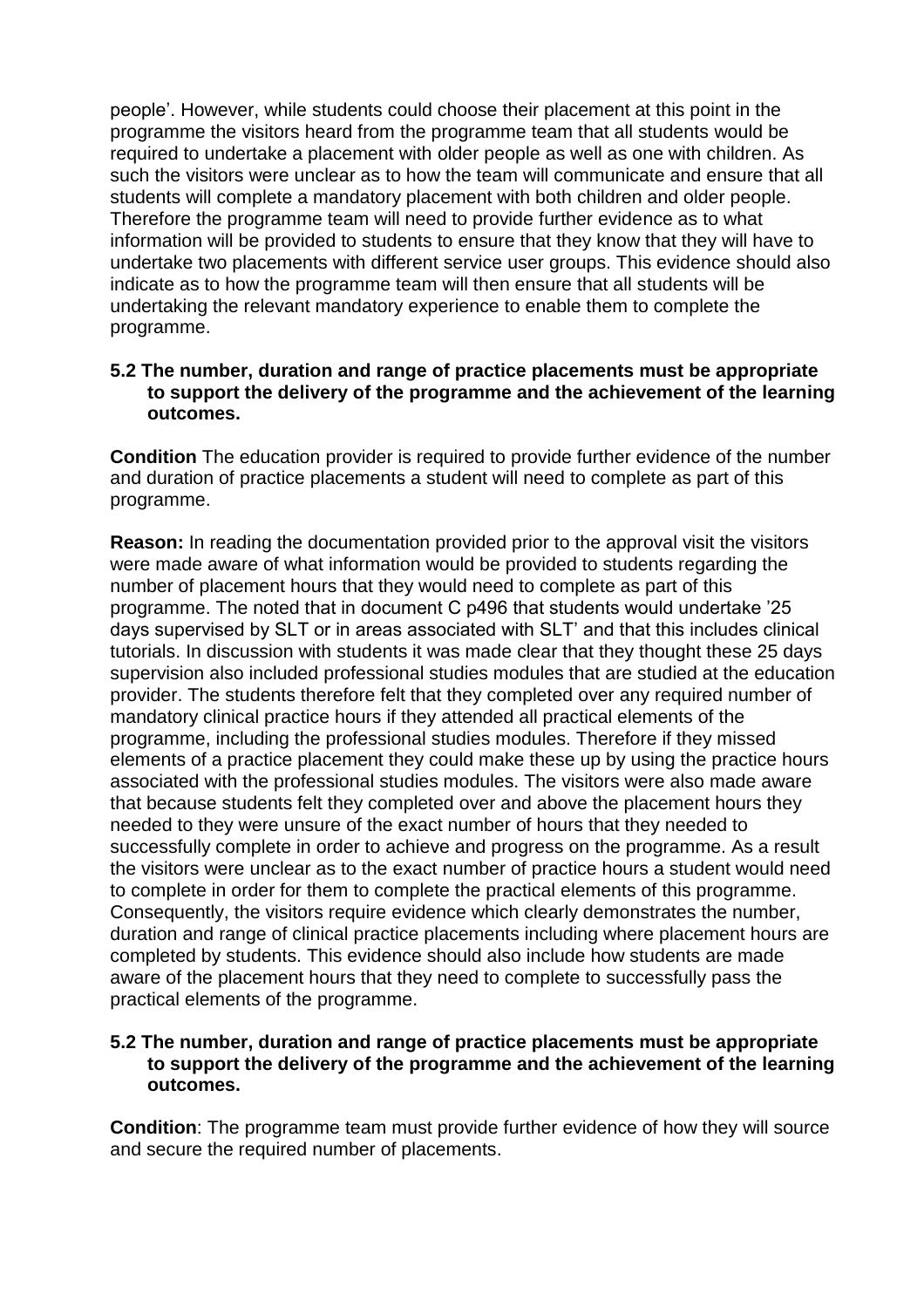**Reason:** From the documentation provided and the meetings held at the visit, the visitors noted that the provision and securing of placements happen in tandem across all of the speech and language programmes at the education provider. The visitors were also clear that with the changes proposed to this programme there will be different requirements for placement experience to ensure that students get the experience they need to meet the required learning outcomes. In particular some students would be expected to experience elements of clinical leadership as part of their placement. In discussion with the programme team the visitors noted that as the timing and structure of when the placement experience would be happening was not changing the programme team were confident that there would be no problem in sourcing relevant placements. The visitors also heard that the number of placements needed each year may be variable depending on recruitment to the MSLT programme which may lead to a requirement for more placements when recruitment to that programme is high. However, in discussions with the practice placement providers and educators the visitors were made aware that placement providers were not aware of any changes to the requirements for placements. They were also not aware of any additional requirement for students' experience such as clinical leadership, should this experience be required. The visitors therefore require further evidence as to how the systems in place will enable the programme team to ensure that there will be a sufficient number, duration and range of practice placements. As part of this evidence the programme team should also provide further information as to how any variation or increase in the number of placements that may be required will be managed each year.

#### **5.3 The practice placement settings must provide a safe and supportive environment.**

**Condition**: The education provider must provide further evidence of how they ensure that all placements provide students a safe and supportive environment for students.

**Reason:** In discussion with the programme team and the practice placement educators the visitors noted that there exists a well-established partnership between the education provider and practice placement providers and educators. At the visit, the programme team articulated the collaborative system that is in place for sourcing, approving and auditing new placements, and the procedures for monitoring placements. This included the partnership working with NHS placement providers and other education providers to ensure that placements were allocated equitably. It was confirmed that all NHS placement providers are subject to approval and monitoring systems which take the form of an agreement signed by the placement provider and also an audit which is completed by the placement provider. However it was unclear to the visitors, from the evidence provided, how the systems in place to approve and to monitor placements do so in a consistent way in order to ensure that all practice placements provide a safe and supportive environment for students. Consequently, the visitors require further evidence demonstrating that there is an effective system in place for approving and monitoring all placements which ensure that all practice placement settings provide a safe and supportive environment for all students.

#### **5.4 The education provider must maintain a thorough and effective system for approving and monitoring all placements.**

**Condition:** The education provider must provide further evidence as to the formal process for approval and monitoring of placements for the programme.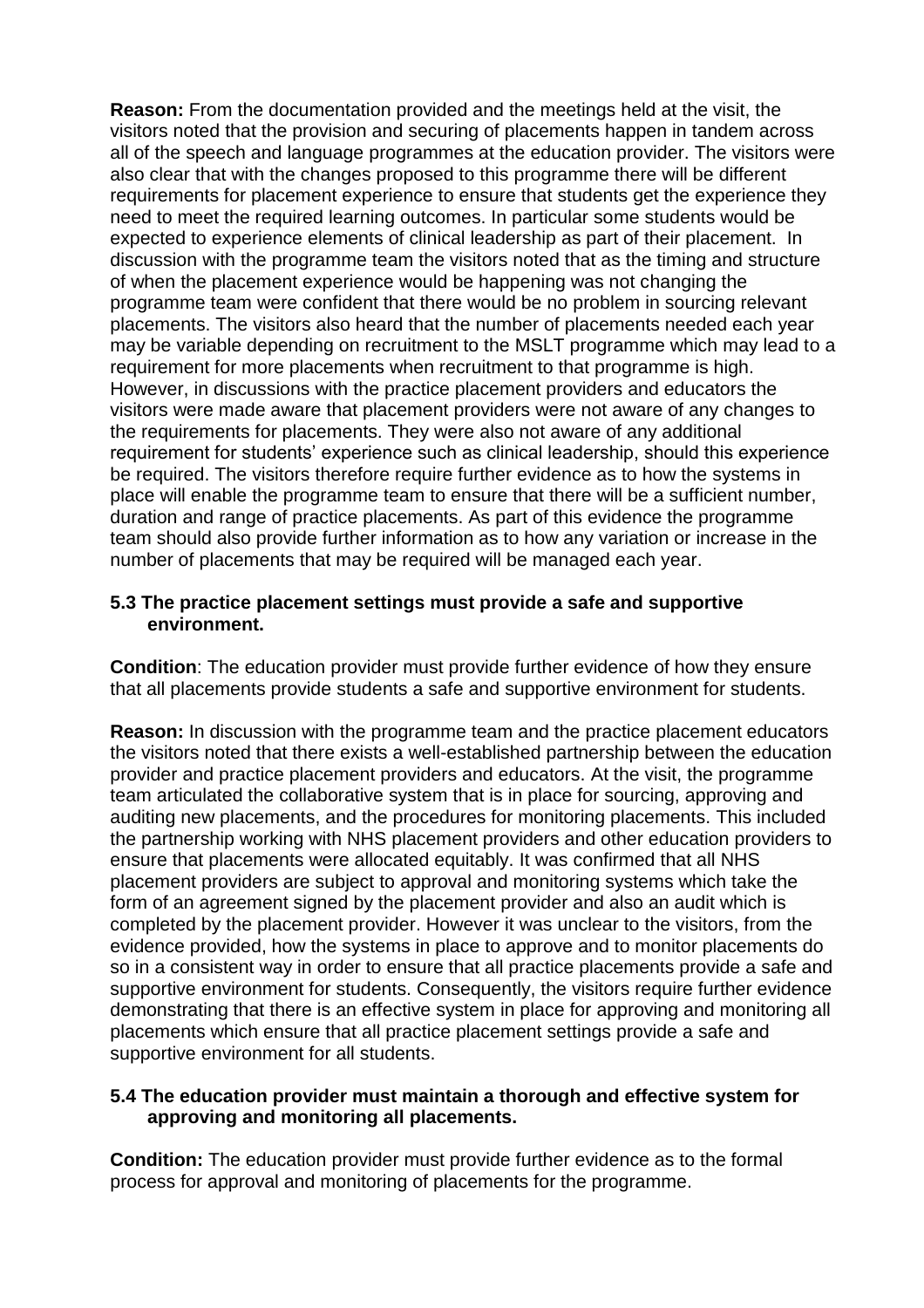**Reason:** In discussion with the programme team and the practice placement educators the visitors noted that there exists a well-established partnership between the education provider and practice placement providers and educators. At the visit, the programme team articulated the collaborative system that is in place for sourcing, approving and auditing new placements, and the procedures for monitoring placements. This included the partnership working with NHS placement providers and other education providers to ensure that placements were allocated equitably. It was confirmed that all NHS placement providers are subject to approval and monitoring systems which take the form of an agreement signed by the placement provider and also an audit which is completed by the placement provider. However, from the evidence provided the visitors were unclear as to when the placement agreements and audits would be completed and signed and if this would be done prior to a student attending the placement. The visitors were also unclear as to how the information gathered in the audits is collated, assessed and monitored to ensure that any issues that may arise on a placement would be identified and dealt with appropriately. Therefore the visitors require further evidence of the approval and monitoring system that is in place. This evidence should include information about when the system is used to approve placements, how the system will enable information about placements to be gathered and acted upon and if the systems are used to approve placements outside of the NHS settings.

#### **5.6 There must be an adequate number of appropriately qualified and experienced staff at the practice placement setting.**

**Condition**: The education provider must provide further evidence of how they ensure there is a sufficient number of appropriately qualified and experienced staff in place at practice placements settings.

**Reason:** In discussion with the programme team and the practice placement educators the visitors noted that there exists a well-established partnership between the education provider and practice placement providers and educators. At the visit, the programme team articulated the collaborative system that is in place for sourcing, approving and auditing new placements, and the procedures for monitoring placements. This included the partnership working with NHS placement providers and other education providers to ensure that placements were allocated equitably. It was confirmed that all NHS placement providers are subject to approval and monitoring systems which take the form of an agreement signed by the placement provider and also an audit which is completed by the placement provider. However it was unclear to the visitors, from the evidence provided, how the systems in place ensure that all practice placement providers have an adequate number of appropriately qualified and experienced staff in place to support and supervise students on this programme. Consequently, the visitors require further evidence demonstrating that there is an effective system in place for approving and monitoring all placements which ensures that all practice placement settings have adequate numbers of appropriately qualified and experienced staff in place.

#### **5.7 Practice placement educators must have relevant knowledge, skills and experience.**

**Condition**: The education provider must provide further evidence to demonstrate how they ensure all practice placement educators have the relevant knowledge, skills and experience to supervise students.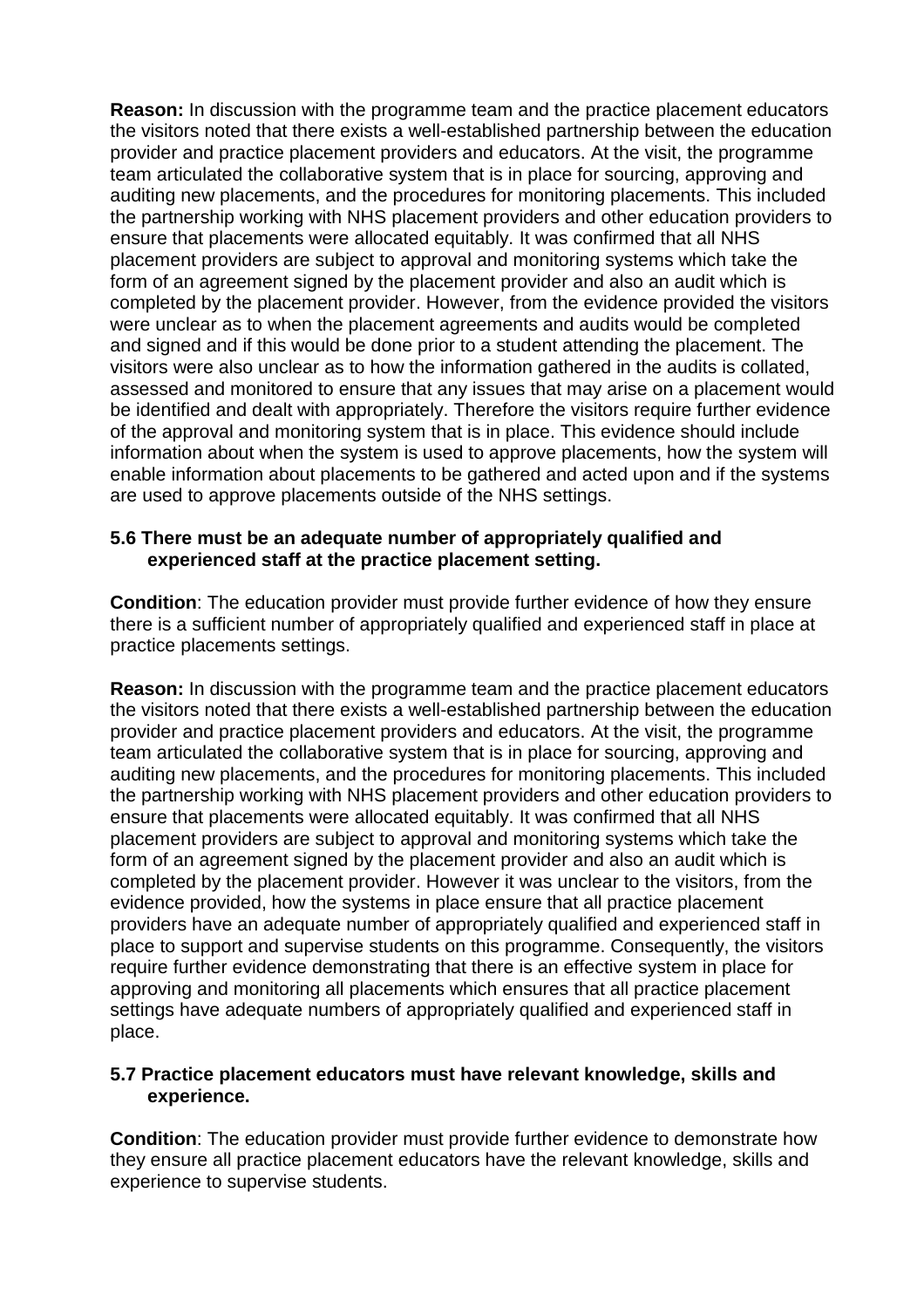**Reason:** In discussion with the programme team and the practice placement educators the visitors noted that there exists a well-established partnership between the education provider and practice placement providers and educators. At the visit, the programme team articulated the collaborative system that is in place for sourcing, approving and auditing new placements, and the procedures for monitoring placements. This included the partnership working with NHS placement providers and other education providers to ensure that placements were allocated equitably. It was confirmed that all NHS placement providers are subject to approval and monitoring systems which take the form of an agreement signed by the placement provider and also an audit which is completed by the placement provider. However it was unclear to the visitors, from the evidence provided, how the systems in place ensure that all practice placement educators have the relevant knowledge, skills and experience to support and supervise students on this programme. Consequently, the visitors require further evidence demonstrating that there is an effective system in place for approving and monitoring all placements which ensures that all practice placement educators have the skills knowledge and ability the programme team have determined are required to supervise students on this programme.

#### **5.8 Practice placement educators must undertake appropriate practice placement educator training.**

**Condition:** The programme team must provide further evidence as to what training practice placement educators are required to undertake and how this training prepares them to act as educators for students on this programme.

**Reason:** From the initial documentary evidence provided, the visitors could not determine what expectations the programme team set to ensure that staff at practice placement providers can act as practice placement educators. They were aware that the team provide training but were unclear as to what this training covers and if this training is mandatory for anyone who wishes to supervise a student from this programme. During discussions with the programme team, the visitors learned that all practice placement educators must attend the training that is offered by the programme team before supervising a student. However from the evidence provided the visitors could not determine what this training consists of and how the team ensure that all practice placement educators have attended training prior to undertaking supervision of students. The visitors therefore require further evidence of how the education provider communicates and ensures that the mandatory training requirements for all practice educators are met. This evidence should also articulate what this training covers to ensure that it is appropriate in preparing practice educators to supervise students in the placement setting.

#### **5.10 There must be regular and effective collaboration between the education provider and the practice placement provider.**

**Condition:** The programme team must provide further evidence to demonstrate how they facilitate and ensure regular and effective collaboration between the education provider and the practice placement provider.

**Reason:** In the evidence provided prior to this visit the visitors were directed to the Placement Agreement to demonstrate how the programme team and placement providers have regular and effective collaboration. During the programme team and practice placement provider meetings, the visitors were made aware that informal and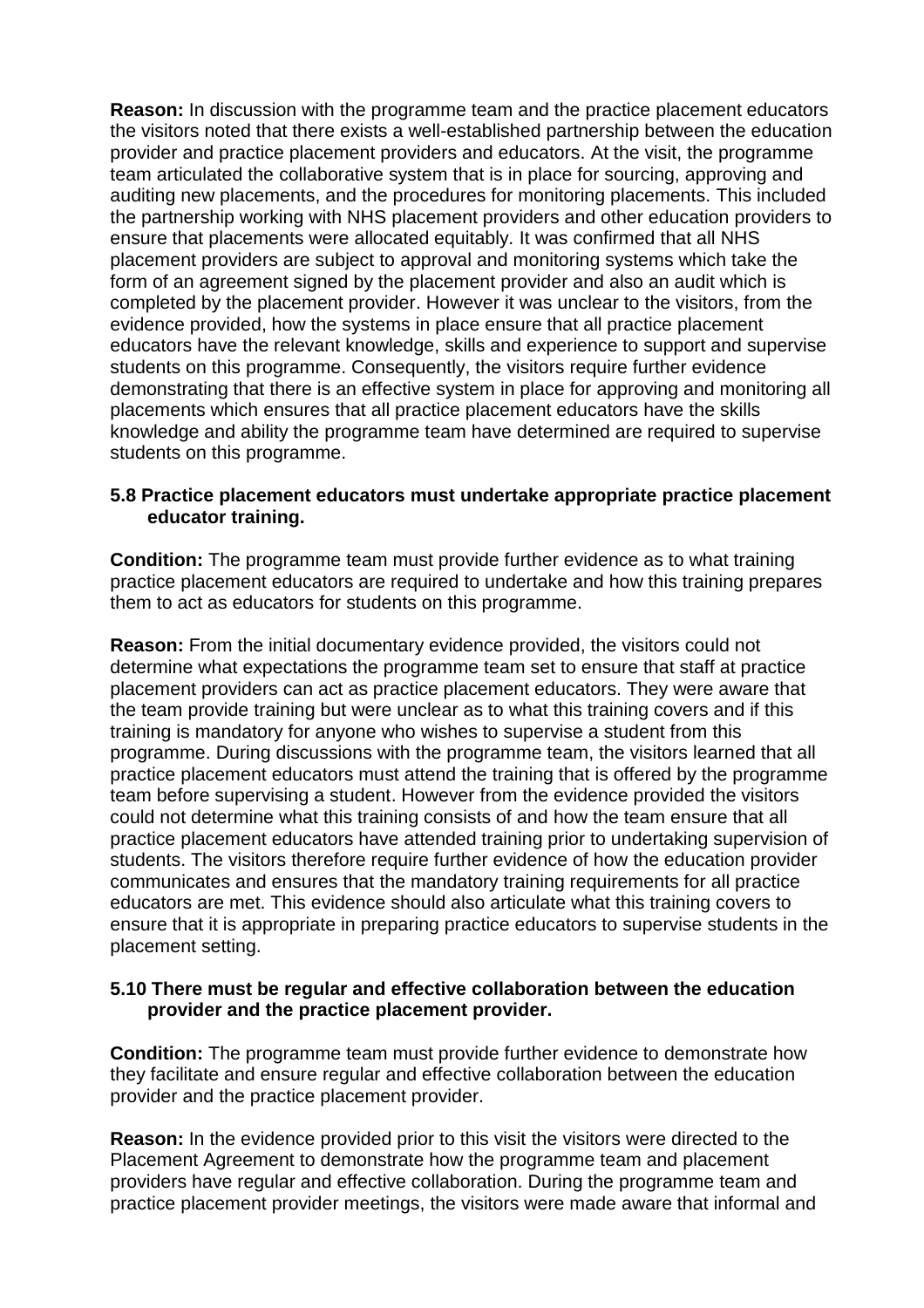ad hoc collaboration takes place based on the nature of relationships that individuals have built up over a number of years. They were also informed that there are regular meetings between the programme team, another education provider and NHS organisations in the local area. At these meetings placement opportunities are agreed and shared between the education providers. However, in further discussions with the programme team and practice placement providers it was made clear that the providers had not been consulted about the changes to this programme. They were also unclear as to what expectations there may be on placements if the requirements for students on placements change. As such, from the evidence provided the visitors could not determine how the mechanisms in place ensure that there is regular and effective communication between the programme team and the placement providers. In particular the visitors were unclear as to how the programme team builds and maintains regular and effective communication with non-NHS placement providers. Therefore the visitors require further evidence as to how the team have the policies and process in place which will ensure that there is and will continue to be, regular and effective collaboration with placement provides both in and outside of the NHS.

- **5.11 Students, practice placement providers and practice placement educators must be fully prepared for placement which will include information about an understanding of:** 
	- **the learning outcomes to be achieved;**
	- **the timings and the duration of any placement experience and associated records to be maintained;**
	- **expectations of professional conduct;**
	- **the assessment procedures including the implications of, and any action to be taken in the case of, failure to progress; and**
	- **communication and lines of responsibility.**

**Condition:** The programme team should provide further evidence as to how they ensure that everyone involved in practice placements are aware of their responsibilities and understand the expected lines of communication should any issues arise.

**Reason:** From their review of the programme documentation, and in their meeting with students, the visitors were clear that every practice placement supervisor receives a practice placement educator handbook prior to supervising a student. The visitors understood that, in addition to practice placement educator training, placement educators have an initial meeting with students prior to the placement to discuss what students need to achieve in order to successfully pass their placement. The visitors were also aware that students have access to support from their personal tutor and clinical link tutor as well as their practice placement educator when they are on placement. In discussion with the programme team it was made clear to the visitors that students would be expected to flag any issues which may arise to their practice placement educator in the first instance and then escalate as appropriate. However, in discussion with the students the visitors were made aware that students' experience of support on placement, while positive, has been variable. In particular the visitors heard that depending on who they were supported by students would access their practice educator, clinical link tutor or personal tutor if they were having issues on placement. As such the visitors were unclear, from the evidence provided, how the programme team ensure that students, practice placement providers and educators are clear about each person's role and responsibility during a placement and what should happen if an issue arose. Therefore the visitors require further evidence as to how the programme team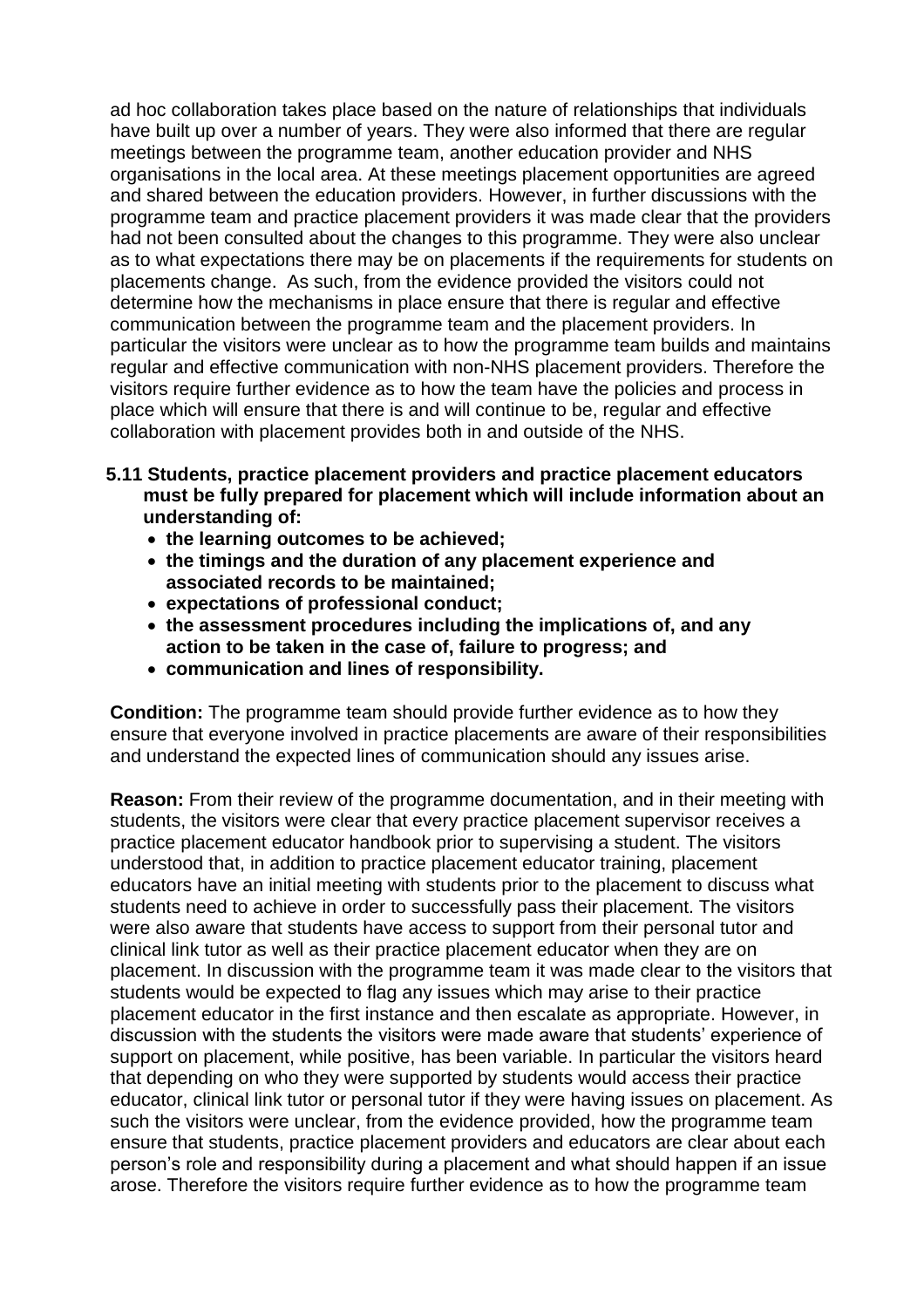ensure that everyone involved in practice placements are aware of their roles and responsibilities and the lines of communication should an issue arise.

- **5.11 Students, practice placement providers and practice placement educators must be fully prepared for placement which will include information about an understanding of:** 
	- **the learning outcomes to be achieved;**
	- **the timings and the duration of any placement experience and associated records to be maintained;**
	- **expectations of professional conduct;**
	- **the assessment procedures including the implications of, and any action to be taken in the case of, failure to progress; and**
	- **communication and lines of responsibility.**

**Condition:** The programme team should provide further evidence as to how they ensure that everyone involved in practice placements are aware what placements should cover and how students will be able to meet relevant learning outcomes.

**Reason:** From their review of the programme documentation and in their meeting with students the visitors were clear that every practice placement supervisor receives a practice placement educator handbook prior to supervising a student. The visitors also understood that, in addition to practice placement educator training, placement educators have an initial meeting with students prior to the placement to discuss what students need to achieve in order to successfully pass their placement. However, in the meeting with students the visitors heard that in some instances practice educators do not have sufficient time to read the paperwork in preparation for the placement. In this meeting it was highlighted that some practice educators have expected students to be able to demonstrate certain skills, such as transcription, prior to students having been taught those skills. Students also said that they felt they had attended placements in adult settings having only previously been taught about issues that may be experienced by different client groups such as children. As such the visitors were unclear, from the evidence provided, how the programme team ensure that students and practice placement educators are clear about what each placement should cover and what students would be expected to achieve in order to successfully complete that placement. Therefore the visitors require further evidence as to how the programme team ensure that everyone involved in practice placements are aware of the learning outcomes to be achieved as well as the timings and type of experience a student should experience on each placement.

#### **6.5 The measurement of student performance must be objective and ensure fitness to practice.**

**Condition:** The education provider must provide further evidence to demonstrate that the policies and process in place ensure that any issues which may arise out of assessment on placement, are identified and dealt with consistently.

**Reason:** From their review of the documentary evidence and from discussions with students, the programme team and practice educators the visitors noted that there were placements, and practical experiences that were a mandatory part of the programme. However, in discussion with the programme team, students and practice placement educators it was unclear how any issues that may arise about a students' fitness to practice would be consistently dealt with. In particular the visitors could not determine,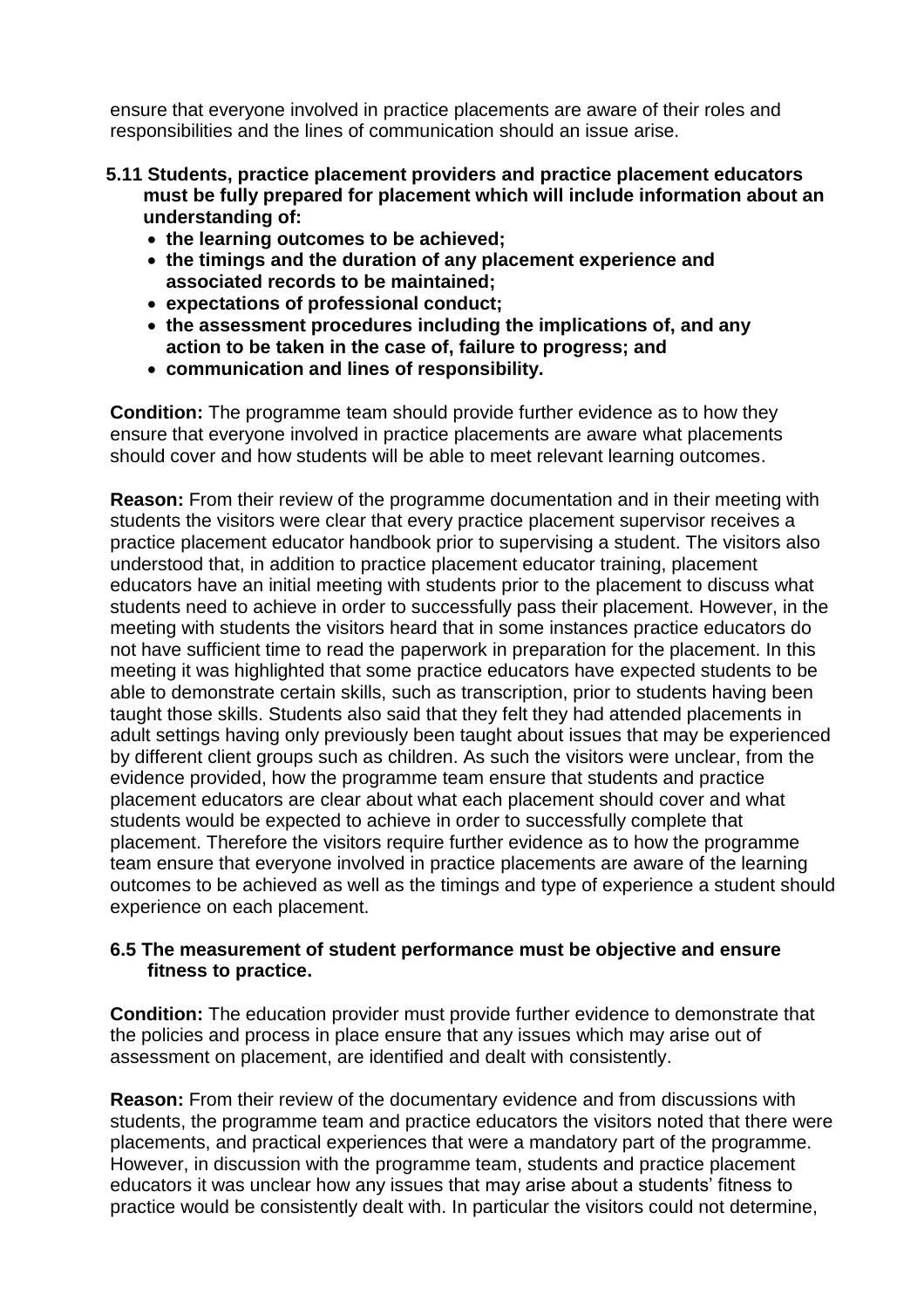from the evidence presented, how potential issues that arise from the assessment of practice placements, such as non-attendance or failure to progress, would be consistently identified and dealt with across different placement settings. As such the visitors could not ascertain what policies or processes are in place to ensure that there are appropriate standards in the assessment of students and that issues regarding students' fitness to practice are dealt with consistently. As such, the visitors require evidence to demonstrate what monitoring and evaluation mechanisms are in place to ensure that appropriate assessment standards are applied on placement and that any issues which may arise are identified and dealt with consistently.

#### **6.11 Assessment regulations must clearly specify requirements for the appointment of at least one external examiner who must be appropriately experienced and qualified and, unless other arrangements are agreed, be from the relevant part of the Register.**

**Condition:** The education provider must provide further evidence of where in the programme documentation it states that at least one external examiner for the programme will be from the relevant part of the HCPC Register.

**Reason**: In discussion with the programme team at the approval visit it was clarified that it would be a requirement of appointment that external examiners would be HCPC registered. However, in the documentation submitted by the education provider the visitors were unable to identify the criteria that external examiners must meet in order to be appointed. In particular the visitors could not identify where it was stated that at least one external examiner must be from the relevant part of the HCPC Register. As such, the visitors could not determine how the education provider will ensure that at least one external examiner is appropriately experienced and qualified and, unless other arrangements are agreed, be from the relevant part of the Register. The visitors therefore need to see evidence that HCPC requirements regarding the external examiner on the programme have been included in the assessment regulations, or relevant programme documentation, to demonstrate that this standard is met.